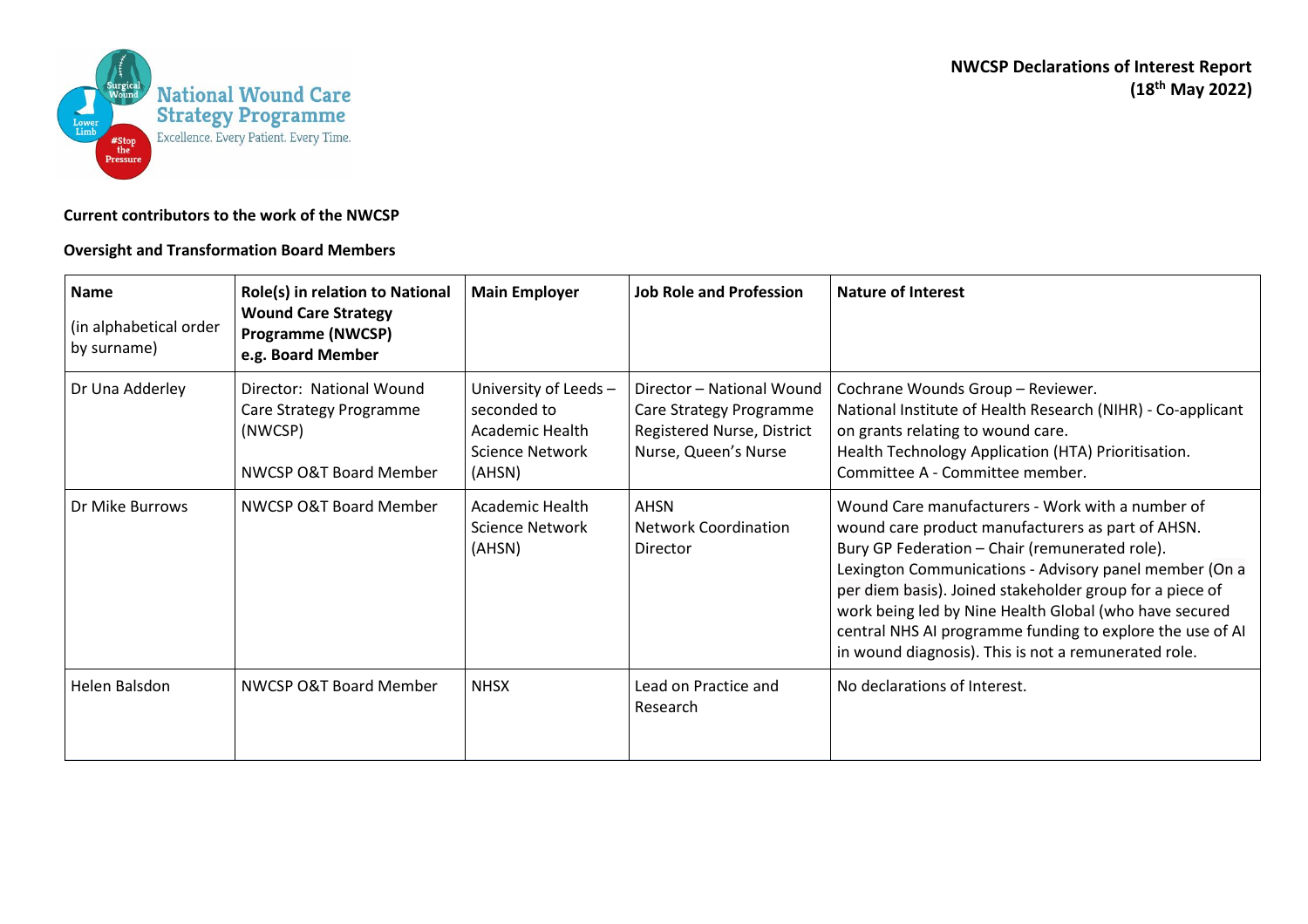

| <b>Christine Beasley</b> | NWCSP O&T Board Member                  | <b>HEE</b>                               | Chair London LETB                                                                            | No declarations of interest.               |
|--------------------------|-----------------------------------------|------------------------------------------|----------------------------------------------------------------------------------------------|--------------------------------------------|
|                          |                                         |                                          |                                                                                              |                                            |
| James Cook               | NWCSP O&T Board Member                  | NHS England & NHS<br>Improvement         | <b>Director for Community</b><br>Care, Mental Health and<br>Ambulance Improvement<br>Support | **** AWAITING DECLARATION OF INTEREST **** |
| Liz Fenton               | NWCSP O&T Board Member                  | <b>Health Education</b><br>England (HEE) | Deputy Chief Nurse,<br>Registered Nurse, Queen's<br><b>Nurse</b>                             | No declarations of interest.               |
| Dr Jo Fillingham         | NWCSP O&T Board Member                  | NHS England & NHS<br>Improvement         | Deputy Chief Allied Health<br>Professions (AHP's) Officer                                    | No declarations of Interest.               |
| Rob Jamison              | NWCSP O&T Board Member                  | NHS England & NHS<br>Improvement         | <b>Finance Manager</b>                                                                       | **** AWAITING DECLARATION OF INTEREST **** |
| <b>Margaret Kitching</b> | Chair and SRO<br>NWCSP O&T Board Member | NHS England and<br>Improvement           | Regional Chief Nurse for<br>North East England                                               | No declarations of Interest.               |
| <b>Charlotte McArdle</b> | NWCSP O&T Board Member                  | <b>NHS England</b>                       | <b>Deputy Chief Nursing</b><br>Officer                                                       | No declarations of Interest.               |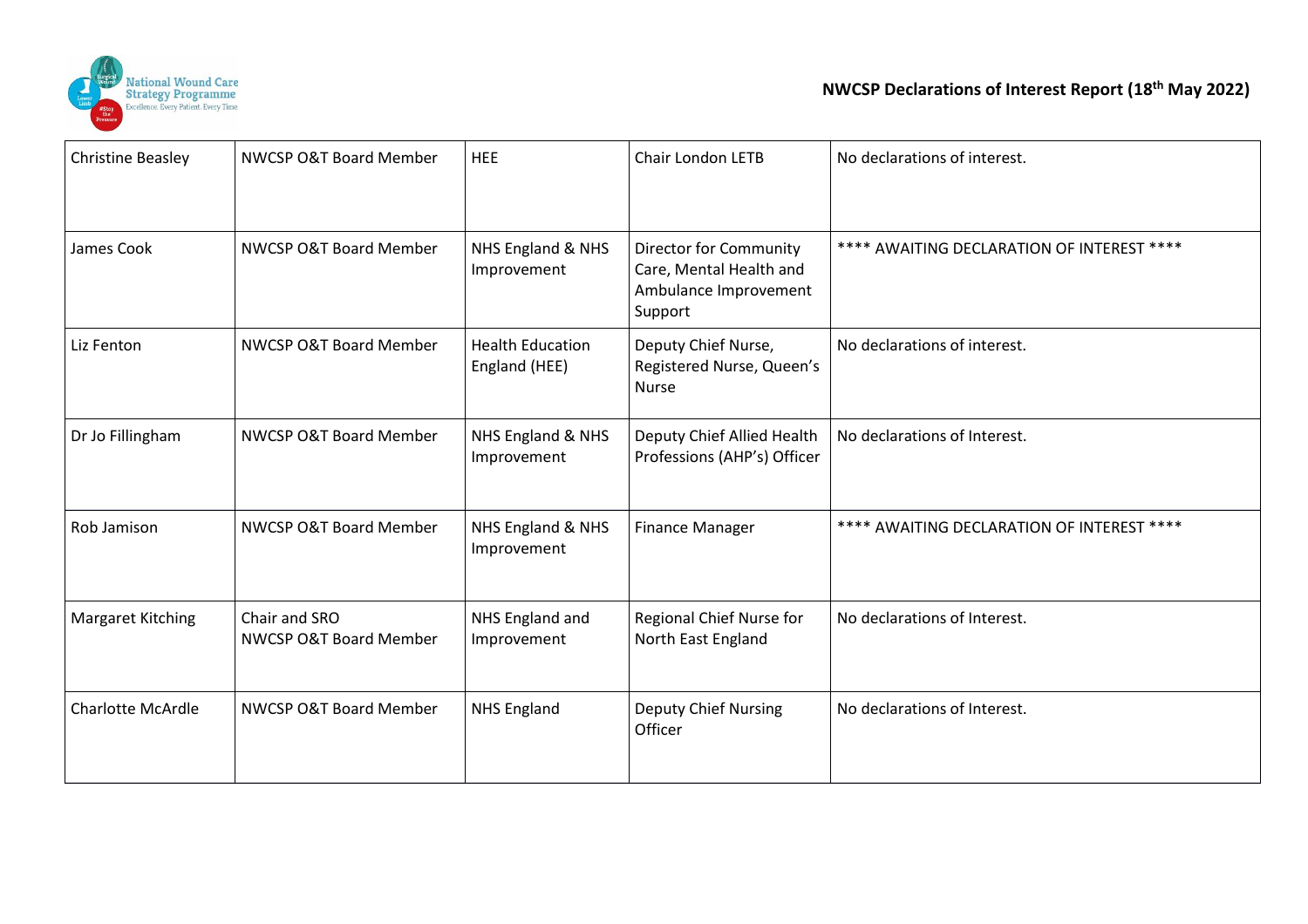

| Catherine Morgan<br><b>OBE</b> | NWCSP O&T Board Member | NHS England and<br>Improvement                                    | Regional Chief Nurse for<br>East of England            | No declarations of Interest.               |
|--------------------------------|------------------------|-------------------------------------------------------------------|--------------------------------------------------------|--------------------------------------------|
| Sarah Norton                   | NWCSP O&T Board Member | Department of<br><b>Health and Social</b><br>Care                 | Deputy Director,<br><b>Community Health Care</b>       | No declarations of Interest.               |
| <b>Mark Salmon</b>             | NWCSP O&T Board Member | <b>NICE</b>                                                       | Representative from NICE                               | No declarations of Interest.               |
| Sam Sherrington                | NWCSP O&T Board Member | <b>NHSEI: Nursing</b><br>Directorate-<br><b>Community Nursing</b> | <b>Head of Community</b><br><b>Nursing</b>             | **** AWAITING DECLARATION OF INTEREST **** |
| Professor Deborah<br>Sturdy    | NWCSP O&T Board Member | <b>DHSC</b>                                                       | Chief Nurse: Adult Social<br>Care                      | No declarations of Interest.               |
| Anne Trotter                   | NWCSP O&T Board Member | <b>NMC</b>                                                        | <b>Assistant Director</b><br>(Education and Standards) | **** AWAITING DECLARATION OF INTEREST **** |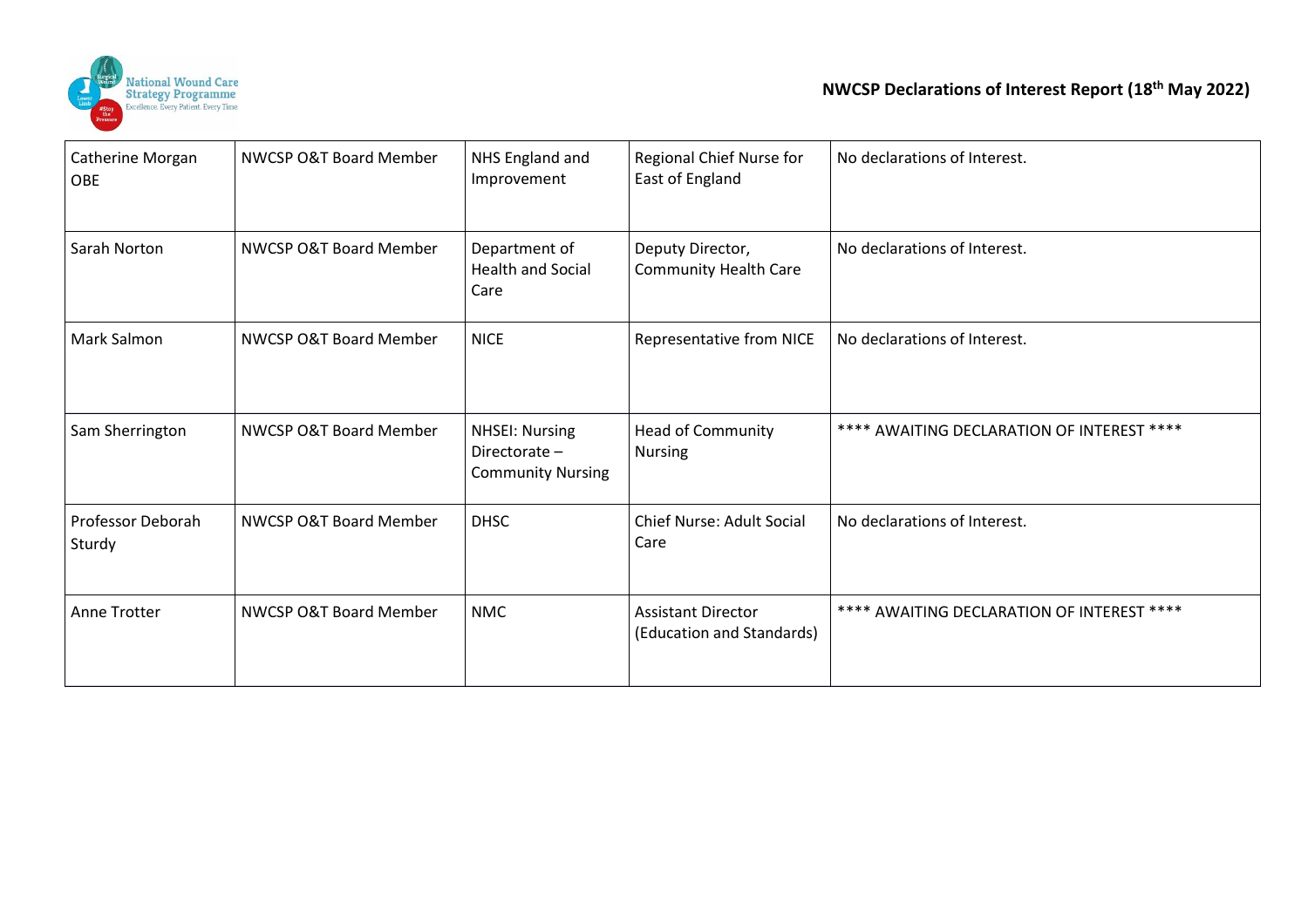

## **Stakeholder Council**

| <b>Name</b><br>(in alphabetical order<br>by surname) | Role(s) in relation to National<br><b>Wound Care Strategy</b><br><b>Programme (NWCSP)</b><br>e.g. Board Member | <b>Main Employer</b>                                                                | <b>Job Role and Profession</b>                                                                             | <b>Nature of Interest</b>                                                                                                                                                                                                                                                                           |
|------------------------------------------------------|----------------------------------------------------------------------------------------------------------------|-------------------------------------------------------------------------------------|------------------------------------------------------------------------------------------------------------|-----------------------------------------------------------------------------------------------------------------------------------------------------------------------------------------------------------------------------------------------------------------------------------------------------|
| Dr Una Adderley                                      | Director: National Wound<br>Care Strategy Programme<br>(NWCSP)<br>Stakeholder Council Member                   | University of Leeds -<br>seconded to<br>Academic Health<br>Science Network<br>(AHSN | Director - National Wound<br>Care Strategy Programme<br>Registered Nurse, District<br>Nurse, Queen's Nurse | Please see NWCSP O&T Board Member for Declaration of<br>Interest                                                                                                                                                                                                                                    |
| Helen Beaumont-<br>Waters                            | Stakeholder Council Member                                                                                     | College of<br>Paramedics                                                            | <b>Head of Clinical</b><br>Development Primary Care<br>and Urgent Care                                     | College of Paramedics: Head of Clinical Development in<br><b>Primary and Urgent Care</b><br>HEE interim Faculty Lead at West Yorkshire H&C<br>Partnership<br>Institute of Chiropodists and Podiatrist - co-opted Board<br>member<br>Hilltop Foot Clinic<br>ACP at Kensington Partnership GP surgery |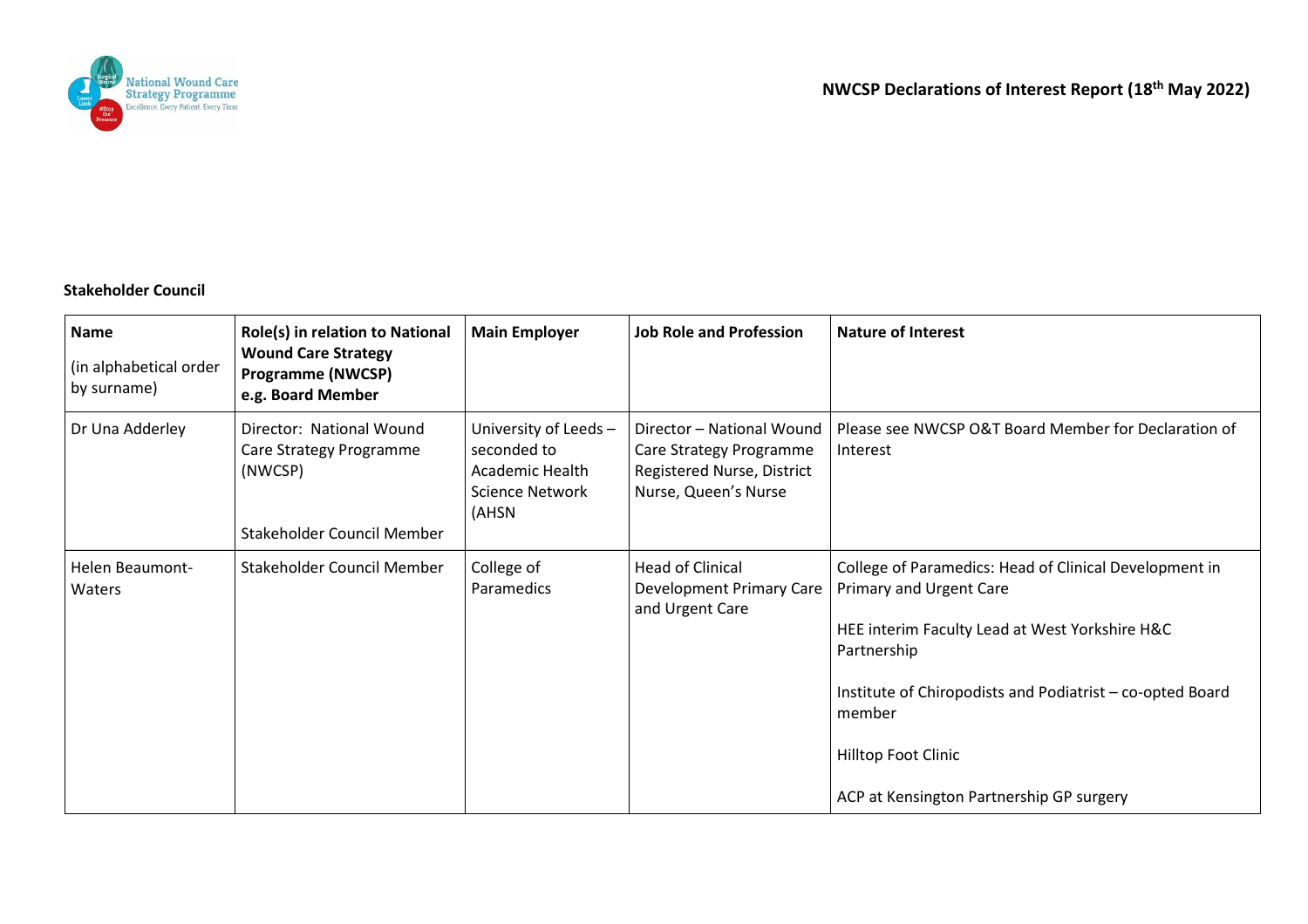

 $\top$ 

Τ

**T** 

┯

| Louise Blunt         | Stakeholder Council Member | <b>Head of Operations</b>                                                | <b>Patient Experience</b><br>Network                   | **** AWAITING DECLARATION OF INTEREST ****                                                                                                                                  |
|----------------------|----------------------------|--------------------------------------------------------------------------|--------------------------------------------------------|-----------------------------------------------------------------------------------------------------------------------------------------------------------------------------|
| Dr Mike Burrows      | Stakeholder Council Member | Academic Health<br>Science Network<br>(AHSN)                             | <b>AHSN</b><br><b>Network Coordination</b><br>Director | Please see NWCSP O&T Board Member for Declaration of<br>Interest                                                                                                            |
| <b>Kerry Button</b>  | Stakeholder Council Member | Gloucestershire<br><b>Health and Care NHS</b><br><b>Foundation Trust</b> | Nursing Associate - Acute                              | **** AWAITING DECLARATION OF INTEREST ****                                                                                                                                  |
| Paul Chadwick        | Stakeholder Council Member | College of Podiatry                                                      | <b>Consultant Podiatrist</b>                           | Curativo Wound care Consultancy Ltd -Director.<br>Provide Consultancy and Speaker services for wound care<br>companies.<br>Visiting Professor - Birmingham City University. |
| <b>Tom Challinor</b> | Stakeholder Council Member | Manchester Royal<br>Infirmary                                            | Lead Nurse for<br>Cardiovascular                       | Director of GCS Training and Medical Group Ltd providing a<br>range of education and training courses and event medical<br>support.                                         |
|                      |                            |                                                                          |                                                        | Interim Unit Director, Cardiovascular.<br>**** AWAITING UPDATED DECLARATION OF INTEREST AS<br><b>RESIGNED FROM GCS ****</b>                                                 |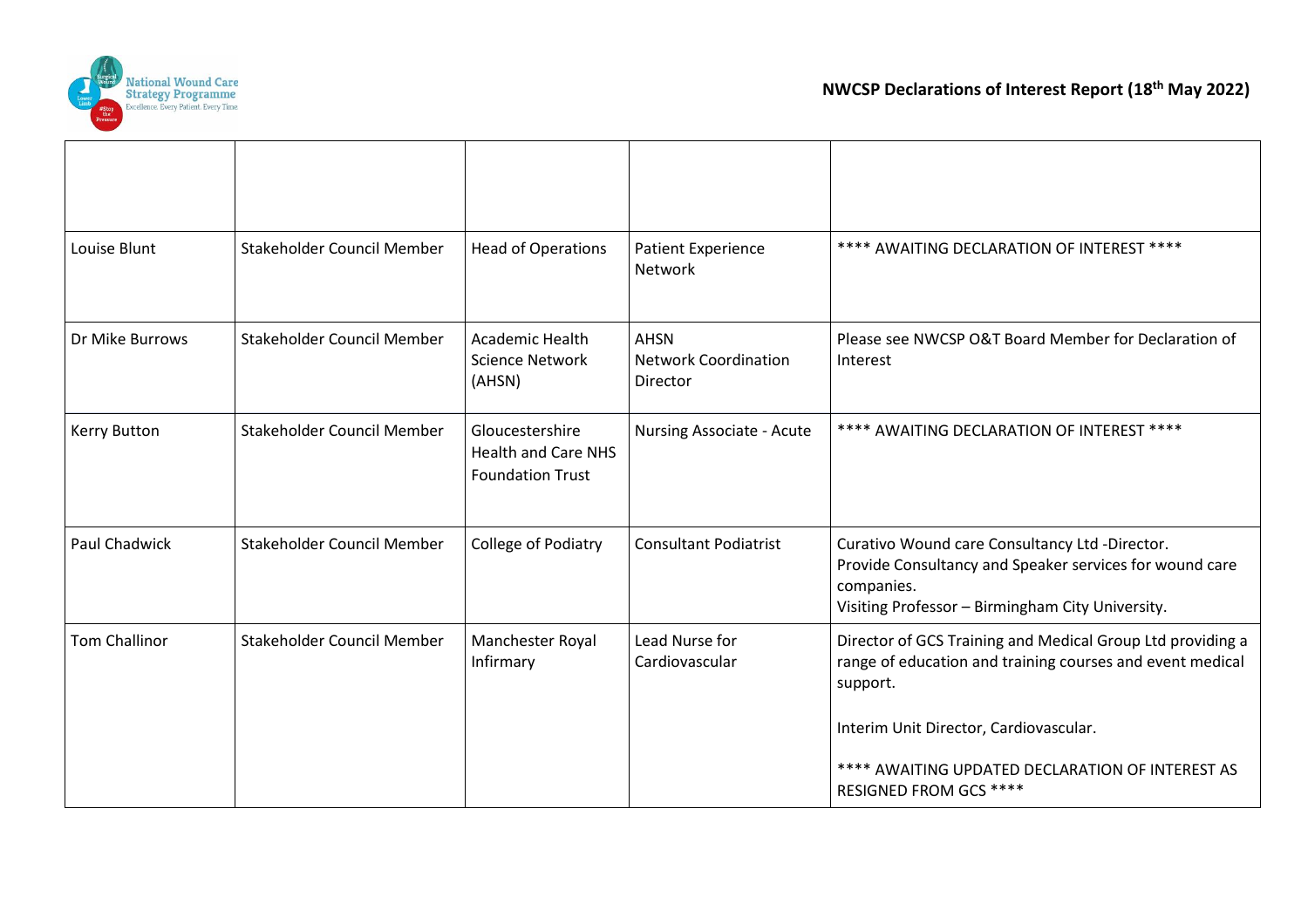

| Lisa Considine       | Stakeholder Council Member | The Grove Medical<br>Centre        | Practice Nurse / Advanced<br><b>Nurse Practitioner</b> | **** AWAITING DECLARATION OF INTEREST ****                                                                                                                                                                                       |
|----------------------|----------------------------|------------------------------------|--------------------------------------------------------|----------------------------------------------------------------------------------------------------------------------------------------------------------------------------------------------------------------------------------|
| <b>Andrew Davies</b> | Stakeholder Council Member | ABHI                               | Digital Health Lead                                    | ABHI is an organisation funded by membership fees from<br>manufacturers of medical devices, diagnostics and digital<br>health technologies. Members include those producing<br>wound care technologies.                          |
| <b>Ruth Evans</b>    | Stakeholder Council Member | <b>Managing Director</b>           | Patient Experience<br>Network                          | No declarations of interest.                                                                                                                                                                                                     |
| Paul Goodman         | Stakeholder Council Member | Essity                             | <b>Commercial Director</b>                             | Commercial Director of Essity, Health & Medical Solutions<br>with an interest in wound care and compression hosiery.                                                                                                             |
| Julie Green          | Stakeholder Council Member | Royal College of<br><b>Nursing</b> | Professor - Community<br><b>Nursing</b>                | International Home Care Nursing Organisation (IHCNO)<br><b>Nursing In Practice</b><br>Shrewsbury and Telford Trust<br><b>URGO</b><br>RCN District and Community Nursing Forum: Steering group<br>member<br>Fellow of RCN and QNI |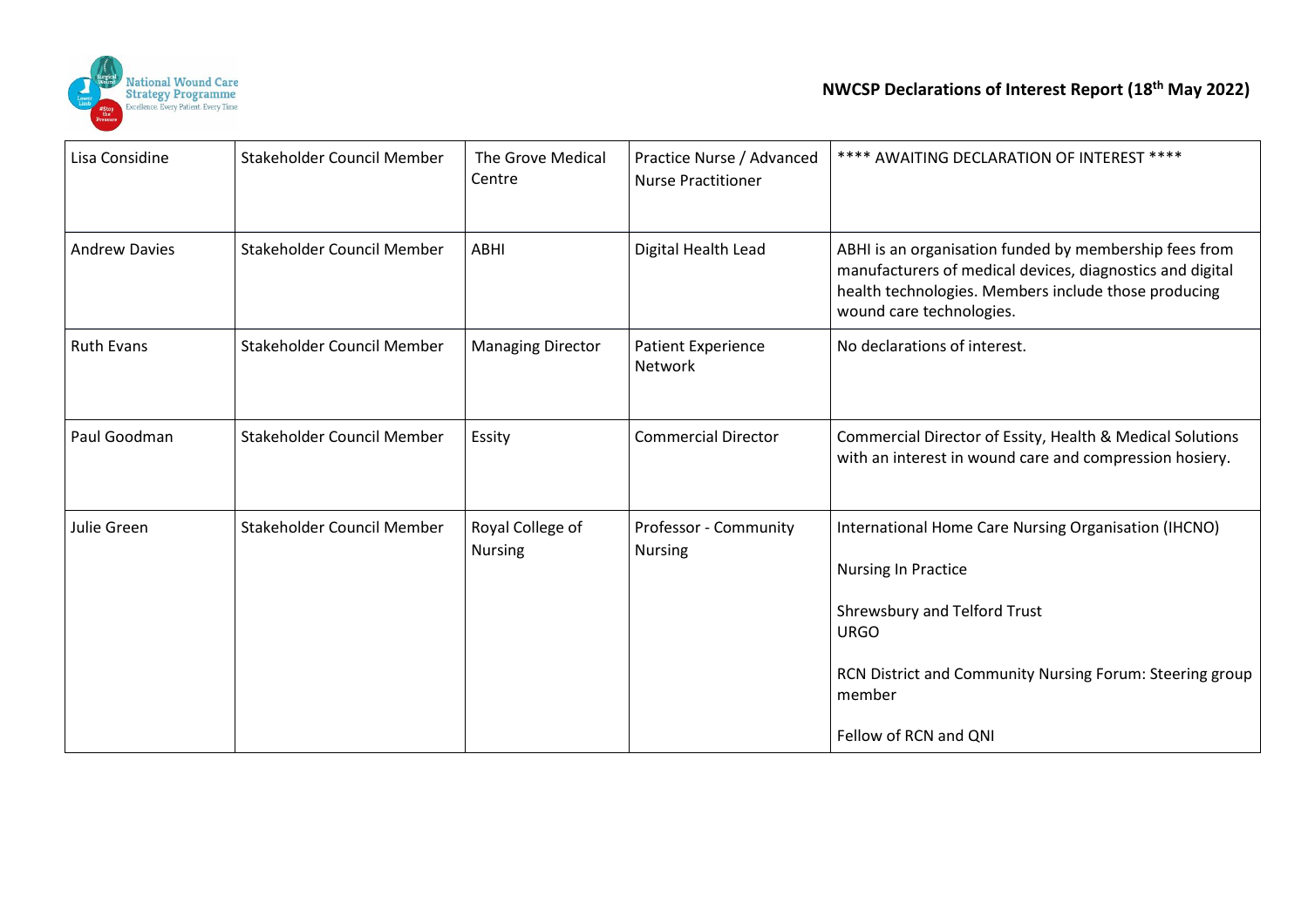

| Joanne Kirlew   | Stakeholder Council Member | <b>Nursing Associate</b>                                                        | Lincolnshire Community<br>health services NHS Trust | **** AWAITING DECLARATION OF INTEREST ****                |
|-----------------|----------------------------|---------------------------------------------------------------------------------|-----------------------------------------------------|-----------------------------------------------------------|
| Wendy Leighton  | Stakeholder Council Member | Project Manager                                                                 | Skills for Care                                     | **** AWAITING DECLARATION OF INTEREST ****                |
| Rosemary Oldale | Stakeholder Council Member | Physiotherapist                                                                 | Mid Yorkshire Hospitals<br><b>NHS Trust</b>         | **** AWAITING DECLARATION OF INTEREST ****                |
| Hattie Taylor   | Stakeholder Council Member | The Queen's Nursing<br>Institute                                                |                                                     | District Nurse Team Leader   No declarations of Interest. |
| Joanne Thompson | Stakeholder Council Member | <b>University Hospitals</b><br><b>Birmingham NHS</b><br><b>Foundation Trust</b> | Deputy Director of Nursing                          | No declarations of interest                               |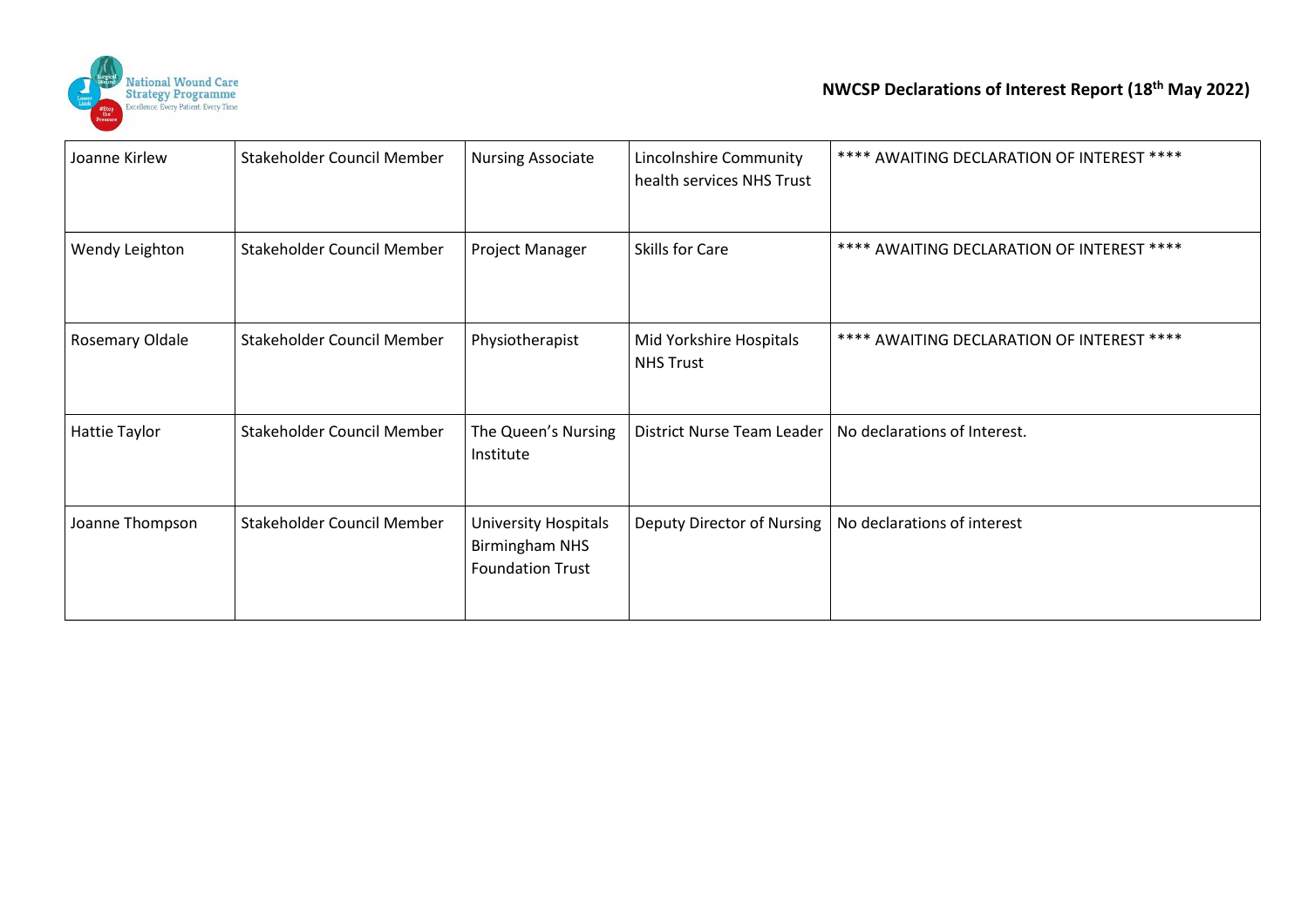

## **Delivery Group**

| <b>Name</b><br>(in alphabetical order<br>by surname) | Role(s) in relation to National<br><b>Wound Care Strategy</b><br><b>Programme (NWCSP)</b><br>e.g. Board Member | <b>Main Employer</b>                                                                      | <b>Job Role and Profession</b>                                                                             | <b>Nature of Interest</b>                                                                                                                                                                                                                         |
|------------------------------------------------------|----------------------------------------------------------------------------------------------------------------|-------------------------------------------------------------------------------------------|------------------------------------------------------------------------------------------------------------|---------------------------------------------------------------------------------------------------------------------------------------------------------------------------------------------------------------------------------------------------|
| Dr Una Adderley                                      | Director: National Wound<br>Care Strategy Programme<br>(NWCSP)<br>Delivery Group Member                        | University of Leeds-<br>seconded to<br><b>Academic Health</b><br>Science Network<br>(AHSN | Director - National Wound<br>Care Strategy Programme<br>Registered Nurse, District<br>Nurse, Queen's Nurse | Please see NWCSP O&T Board Member for Declaration of<br>Interest                                                                                                                                                                                  |
| Dr Mike Burrows                                      | Delivery Group Member                                                                                          | <b>Academic Health</b><br>Science Network<br>(AHSN)                                       | <b>AHSN</b><br><b>Network Coordination</b><br>Director                                                     | Please see NWCSP O&T Board Member for Declaration of<br>Interest                                                                                                                                                                                  |
| Jacqui Fletcher OBE                                  | Delivery Group Member                                                                                          | <b>Senior Clinical</b><br>Advisor, NHS England<br>and Improvement                         | Independent Wound Care<br>Consultant                                                                       | Wounds UK - Clinical Editor and consultant advisor.<br>Various Wound and pressure area care companies -Paid<br>consultant for a variety of work.<br>Molnlycke International - Advisory Board Member.<br>Bruin Biometrics - Advisory Board Member. |
| Danielle Fullwood                                    | Delivery Group Member                                                                                          | <b>Health Education</b><br>England                                                        | <b>Registered Nurse</b>                                                                                    | No declarations of interest.                                                                                                                                                                                                                      |
| Krishna Gohil                                        | Delivery Group Member                                                                                          | <b>NWCSP</b>                                                                              | <b>Clinical Lead</b>                                                                                       | Executive Committee Member on foot in Diabetes UK.                                                                                                                                                                                                |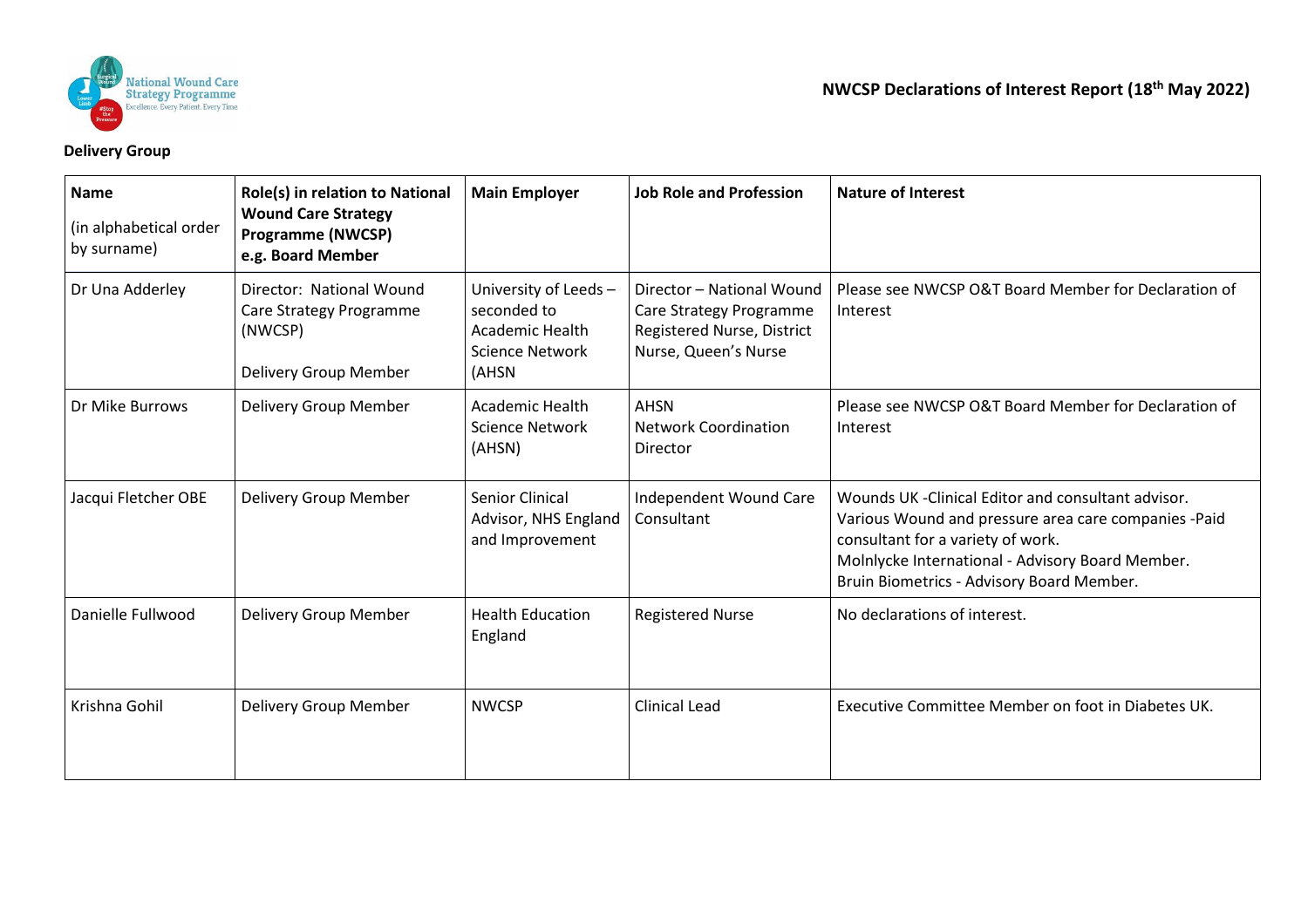

| Professor Ann Jacklin     | Delivery Group Member                                                                          | <b>NHSI</b>                                                     | Pharmacist                                                                                                                                                          | Member of Nine Health AI research Advisory Group.<br>Director AJ Advisory Consultants Ltd<br>Vice Chair/Trustee Ealing and Hounslow Community<br><b>Volunteer Service</b><br><b>Council Member General Pharmaceutical Counsel</b> |
|---------------------------|------------------------------------------------------------------------------------------------|-----------------------------------------------------------------|---------------------------------------------------------------------------------------------------------------------------------------------------------------------|-----------------------------------------------------------------------------------------------------------------------------------------------------------------------------------------------------------------------------------|
| Rachael Lee               | Delivery Group Member<br>Seconded from Leeds<br>Community Healthcare (LCH)<br><b>NHS Trust</b> | Leeds Community<br>Healthcare (LCH) NHS<br>Trust                | Clinical Pathway Lead for<br><b>Integrated Care and</b><br>Citywide Tissue Viability -<br>LCH Trust.<br>Clinical lead - Lower Limb<br>and Surgical Wounds<br>NWCSP. | Clinical Pathway Lead for Integrated Care and Citywide<br>Tissue Viability - LCH Trust.                                                                                                                                           |
| Nicky Morton              | Delivery Group Member                                                                          | <b>NWCSP</b>                                                    | Supply and Distribution<br><b>Workstream Lead</b>                                                                                                                   | Harvest Healthcare - Clinical Advisor (Ad hoc on a Harvest<br>Healthcare (a PRISM HEALTHCARE GROUP company)<br>Paul Morton (husband) appointed as Chief Executive of<br>PRISM Healthcare Group in July 2021                       |
| Neesha Oozageer<br>Gunowa | Delivery Group Member                                                                          | Kingston University<br>and St George's,<br>University of London | Senior Lecturer Adult<br>Nursing - Community Team                                                                                                                   | No declarations of interest.                                                                                                                                                                                                      |
| Sarah Robinson            | Delivery Group Member                                                                          | <b>Eastern AHSN</b><br>NIHR ARC East of<br>England              | Delivery Director at<br><b>Eastern AHSN</b><br><b>SRO for AHSN TWC</b><br>programme<br><b>Implementation Lead</b>                                                   |                                                                                                                                                                                                                                   |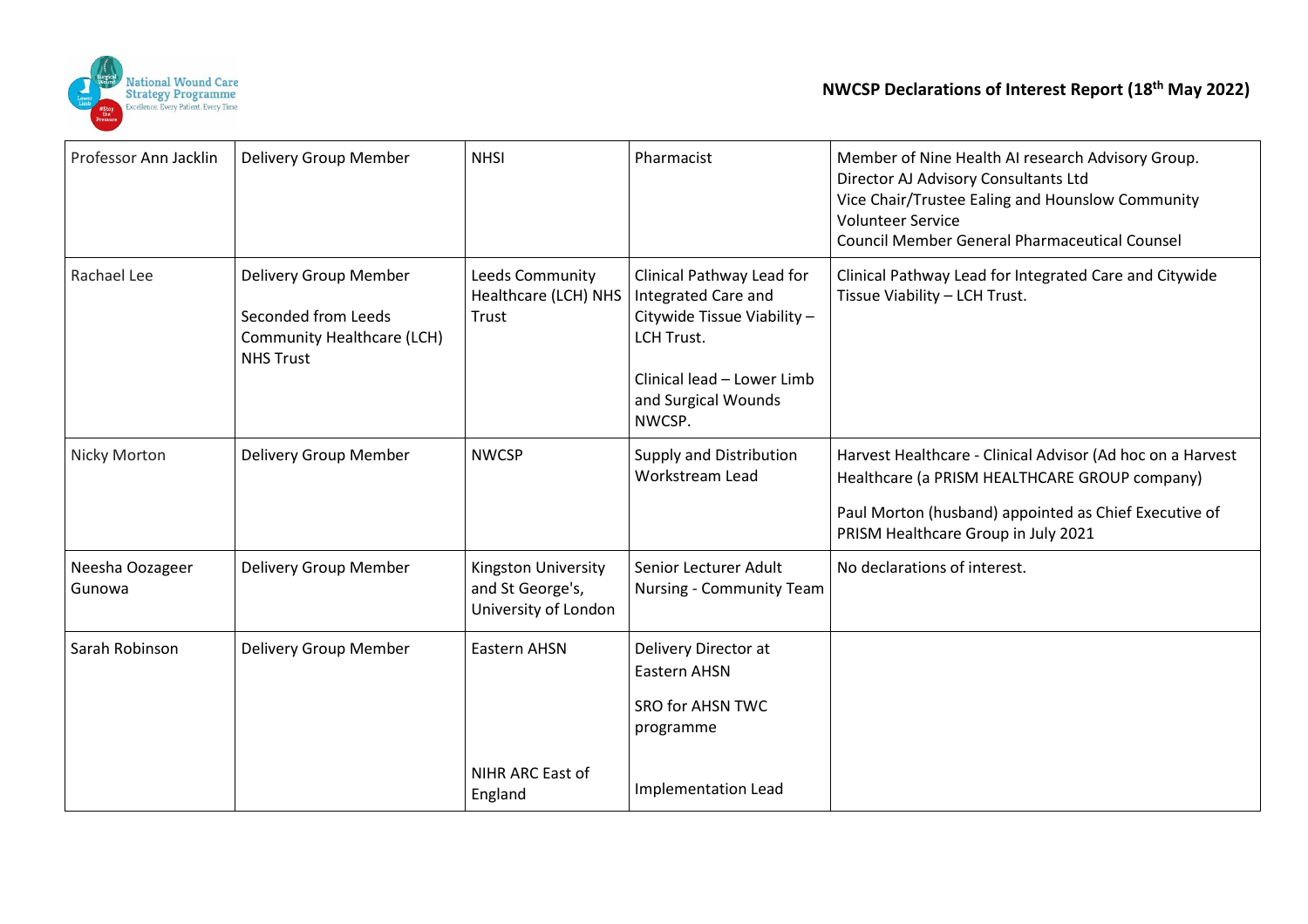

|                |                       | NIHR ARC South<br>London<br><b>Health and Care</b><br><b>Professions Council</b><br>University of East<br>Anglia City,<br>University of London<br><b>Sunflowers Care</b><br>(nurse-led care home<br>for children with<br>complex LT needs) | <b>Mental Health</b><br><b>Implementation Network</b><br>Implementation co-lead<br><b>Tribunal Panel Partner</b><br>Sessional lecturer<br>Safeguarding consultant |                             |
|----------------|-----------------------|--------------------------------------------------------------------------------------------------------------------------------------------------------------------------------------------------------------------------------------------|-------------------------------------------------------------------------------------------------------------------------------------------------------------------|-----------------------------|
|                |                       | Sense Biodetection<br>Ltd                                                                                                                                                                                                                  | Husband is founder,<br>director and COO                                                                                                                           |                             |
| Michael Watson | Delivery Group Member | <b>East Midlands</b><br>AHSN/NWCSP                                                                                                                                                                                                         | Digital, Data and<br><b>Information Programme</b><br>Manager                                                                                                      | No declarations of interest |
| Simon Wootton  | Delivery Group Member | Project Manager<br><b>NWCSP</b>                                                                                                                                                                                                            |                                                                                                                                                                   |                             |
|                |                       | <b>Irwell Valley</b><br>Consultancy Ltd                                                                                                                                                                                                    | <b>Managing Director</b>                                                                                                                                          |                             |